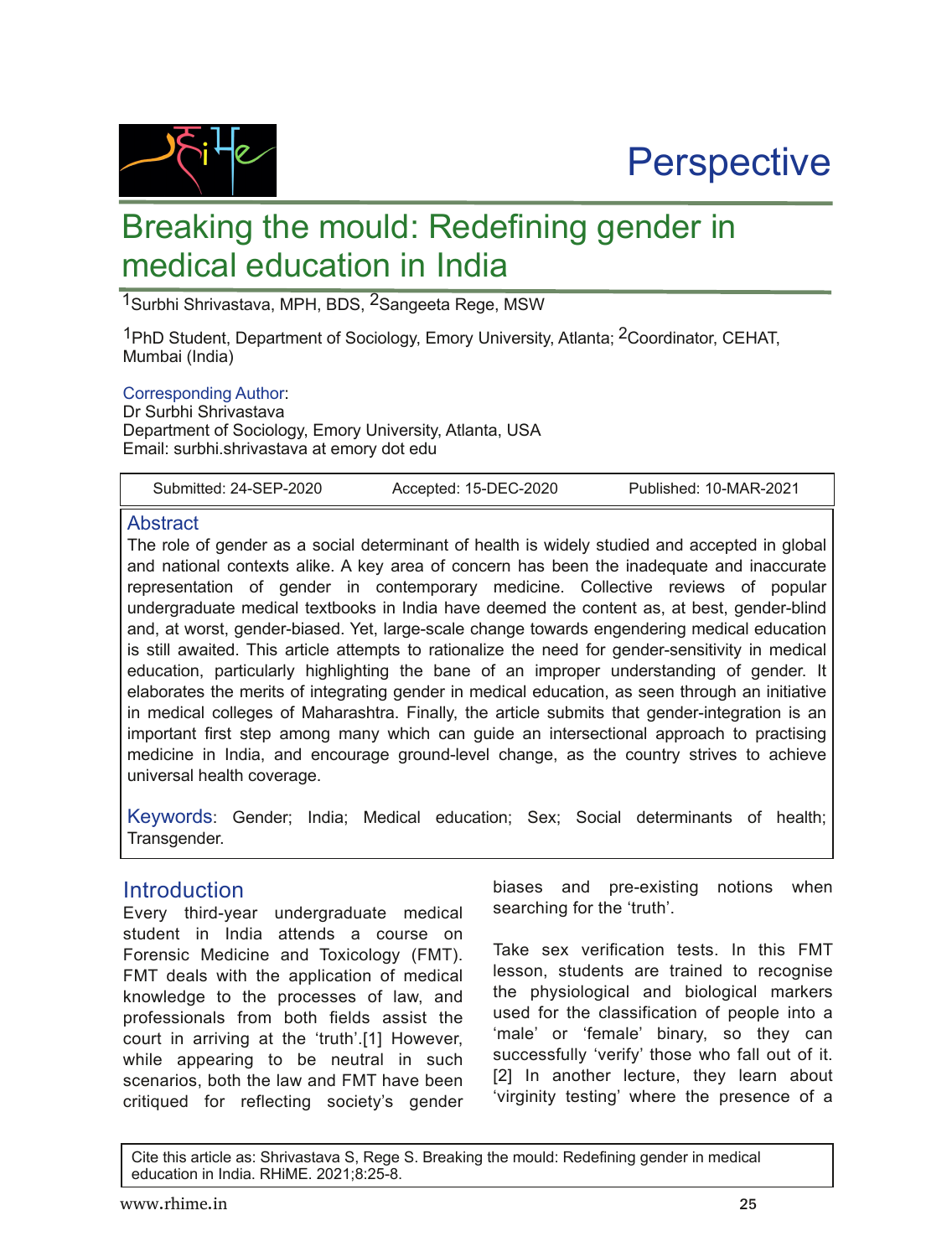hymen is predominantly considered to be proof of virginity and, by extension, a rape survivor's chastity and morality, assuming that any woman who is sexually active must have engaged in consensual sex.[3] The problem with both these tests is that they lack scientific bases and are biased against women and girls. Moreover, a systematic review found that hymen examination does not accurately or reliably predict virginity status and on the contrary, could cause physical, psychological, and social harms to the examinee.[4]

These are two among several examples which raise concerns about genderinsensitive and gender-biased content in medical education (ME) in India.[5-7] This article attempts to shed light on the role of undergraduate ME in shaping these biases and how they can be addressed in the existing curriculum to improve health.

## A Foundational Fallacy

The medical curriculum largely posits 'sex' as the anatomical and genotypical distinction between the binaries of male and female. This classification of human bodies does not accommodate variations in anatomy, such as persons with difference in sex development (DSD). Persons with DSD were previously considered to be 'inter-sex' or 'between the sexes'.[8] The binary classification also fails to recognise the power relations between men, women, and transgender persons that affect their health status and access to health services. Transgender people are those whose gender identity is different from the gender they were thought to be at birth. "Trans" is often used as shorthand for transgender.[9] 'Sex' is often conflated with 'gender', a social construction of the performative roles of people based on their biological sex. This social construction pervades the experience of physical illness and is a determinant of the health care offered by doctors.

For instance, the perception of anginal

symptoms is an important survival mechanism in patients with acute coronary syndrome (ACS), alerting to the need for urgent medical care.[10] Descriptions of pain and associated symptoms among men and women may vary, demonstrating sex differences in the pathophysiology of ACS and gender variations in reporting. While chest pain has been found to be the most common symptom in both men and women, absence of chest pain or discomfort as a symptom of ACS was more common among women.[10] So, failure to accommodate this difference when teaching differential diagnoses, taking the human male as the norm, puts women at risk of non-recognition of a serious heart ailment. This illustrates that the presentation of women's health concerns does not always differ because of their 'biological make-up' but, instead, is a manifestation of gender-based variations.

## Gender – a Social Determinant of **Health**

Gender, as envisioned by feminist scholars, alludes to systems of hegemonic power hierarchies built upon social, demographic, and commercial differences.[11] In feminist language, gender is a deep-seated social determinant of health (SDH) and well-being, problematised by its conceptualisation as a binary of men and women. The binary is exclusionary of transgender communities and gender non-conforming persons and is a barrier to their access to health care, even after the Supreme Court of India identified a third gender. For this reason, gendertransformative theory advocates a bottomup approach to change the structural understanding of health issues, as seen through a non-binary lens of gender, by working with communities on the ground.

Exemplary of this approach is an initiative to integrate Gender in Medical Education (GME) in government medical colleges of Maharashtra. Implemented by Centre for Enquiry into Health and Allied Themes (CEHAT), in collaboration with the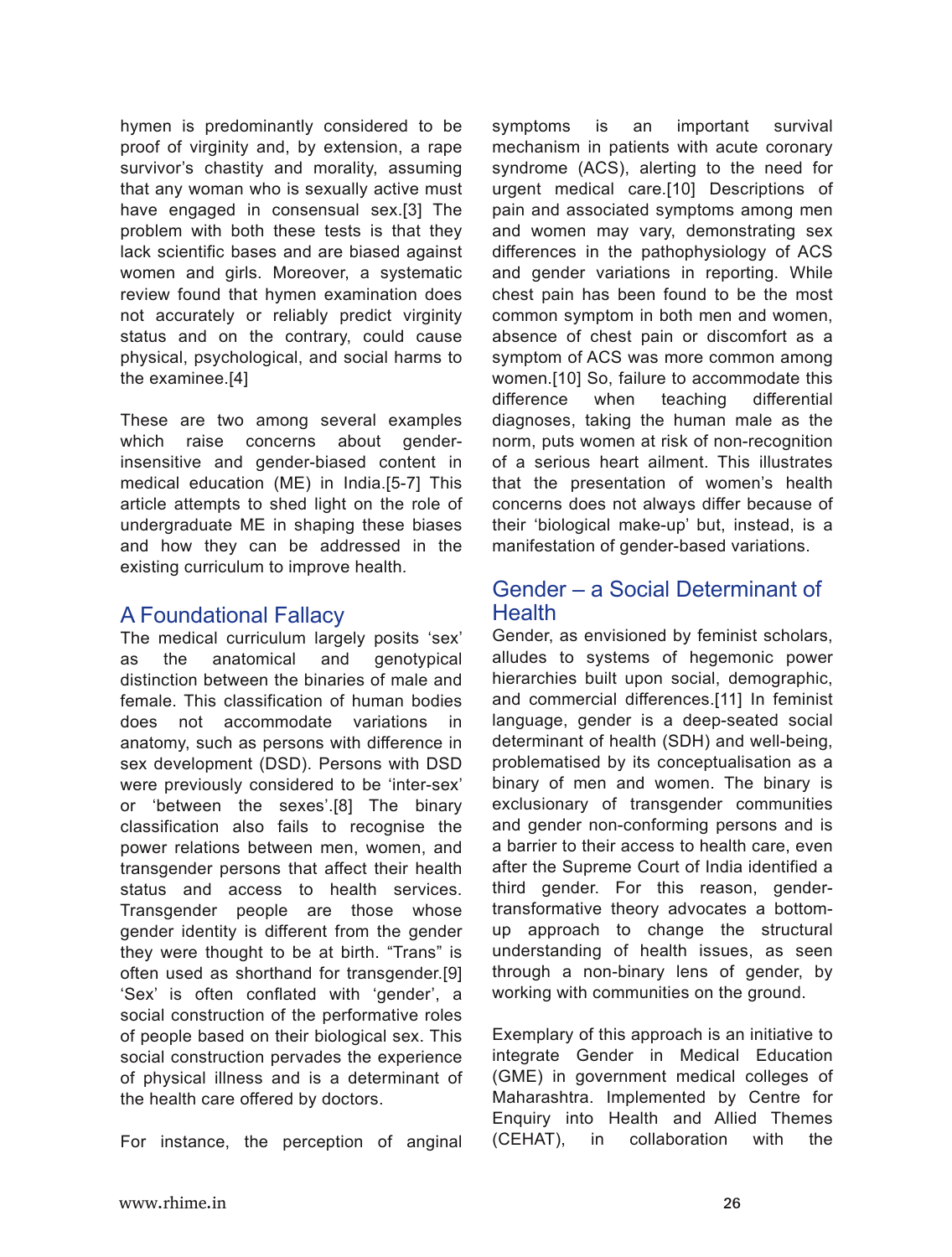Directorate of Medical Education and Research (DMER) and Maharashtra University of Health Sciences (MUHS), GME worked closely with medical educators from seven colleges across Maharashtra and trained them to identify gaps in their disciplines from a gender-lens.[12] It culminated in the development of modules for five disciplines (Medicine, Community Medicine, FMT, Obstetrics and Gynecology, and Psychiatry) consisting of 83 genderintegrated medical lectures and three additional lectures on gender implications for women's health.

The modules incrementally address genderbiased text and teaching in ME and offer an alternative method of imparting the same curriculum as prescribed by the DMER and MUHS. In a formative lecture on sex and gender, it distinguishes the two and moves to expanding biological sex from its current binary definition to include persons with DSD – congenital conditions in which the development of chromosomal, gonadal or anatomical sex is atypical, and could comprise a wide set of metabolic and anatomic variants that often can result in atypical genital appearance.[8] This may lead to emotional and psychological distress if not sensitively addressed by health care providers. The binary understanding of gender is also challenged to draw attention to the health concerns of transgender persons. Treatment areas like noncommunicable diseases and contraceptive

needs, which are seldom practised from a gender lens, are unpacked to identify areas of difference between men, women, and transgender persons.

## Conclusion: An Intersectional Approach to Medicine

The purpose of redefining gender in ME is to facilitate the mitigation of health inequity which arises due to gender inequality. But there is also interaction between gender and other social power hierarchies that accompany class, caste, religion, ethnicity, disability, and sexual orientation. Health inequity is experienced on a gradient and will not be comparable between different groups of people, such as a poor, uppercaste man and a Dalit, homosexual woman. Traditionally, ME in India does not foray into understanding sexuality, a reality which is evident from doctors' discussion on safe sexual practices with only married women. The inclusion of intersectional factors in ME is needed, beyond its current effort to position medical humanities through AETCOM (attitude, ethics and communication). Although a progressive step, AETCOM needs to acknowledge the diversity among patients and how their lived realities affect their health.[13] A concerted effort is required to integrate gender and its interactions with other determinants at a national level to mould how doctors view health problems, thereby promoting community well-being and furthering universal health coverage.

## References

1. Agnes F. To whom do experts testify? Ideological challenges of feminist jurisprudence. Econ Polit Wkly. 2005;40(18):1859–66.

2. Tucker R, Collins M. The science of sex verification and athletic performance. Int J Sports Physiol Perform. 2010;5(2):127–39.

3. Moaddab A, McCullough LB, Chervenak FA, Dildy GA, Shamshirsaz AA. Virginity testing in professional obstetric and gynaecological ethics. Lancet. 2015;388(10039):98–100. Available from https://www.doi.org/10.1016/S0140 6736(15)012751

4. Olson RM, García-Moreno C. Virginity testing: a systematic review. Reprod Health. 2017;14(61):1–10.

5. Gaitonde R. Community Medicine: Incorporating gender sensitivity. Econ Polit Wkly. 2005;40(18):1887–92.

6. Iyengar K. How gender-sensitive are Obstetrics